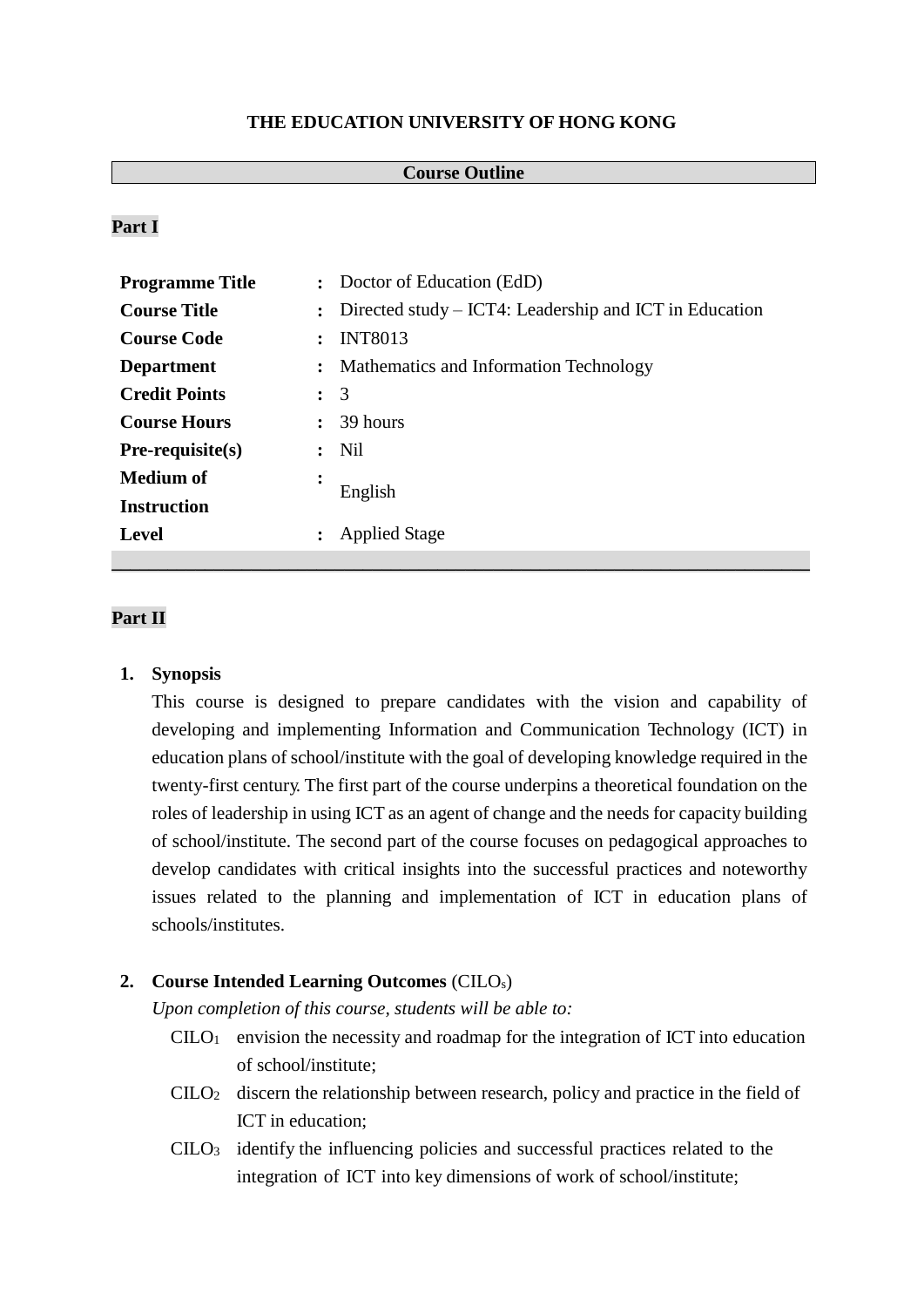CILO<sup>4</sup> reflect on the future directions for leading and managing the use of ICT in various types of work of school/institute.

| <b>Course Content</b>                          | <b>CILOs</b> | <b>Suggested Teaching &amp;</b>   |
|------------------------------------------------|--------------|-----------------------------------|
|                                                |              | <b>Learning Activities</b>        |
| Roles of leadership in using ICT as an agent   | $C$          | Lecture, Lecturer-led             |
| of change                                      |              | Q&A, Guided Research              |
|                                                |              | Activities                        |
| Relationship between research, policy and      | $C$          | Lecture, Lecturer-led Q&A         |
| practice in the field of ICT in education      |              |                                   |
| initiatives and successful<br>Policy           | $C$          | Lecture, Lecturer-led Q&A         |
| related to the planning of<br>practices        |              |                                   |
| ICT in education in schools/institutes         |              |                                   |
| Critical insights into the development of ICT  | $C$          | <b>Guided Research Activities</b> |
| in education plans in schools/institutes, such |              |                                   |
| as the explosion of "informal" knowledge that  |              |                                   |
| is being generated in social spaces            |              |                                   |

# **3. Content, CILOs and Teaching & Learning Activities**

## **4. Assessment**

| <b>Assessment Tasks</b> |                                                    | Weighting | <b>CILO</b>                         |
|-------------------------|----------------------------------------------------|-----------|-------------------------------------|
|                         |                                                    | (%)       |                                     |
|                         | 4000-5000 words                                    |           |                                     |
| (a)                     | Candidates are required to select three journal    | 30        | C <sub>1,2,3</sub>                  |
|                         | articles on leading and planning ICT to improve    |           |                                     |
|                         | quality of education in school/institute context   |           |                                     |
|                         | and write a critique (about 1,500 words) on each   |           |                                     |
|                         | journal article                                    |           |                                     |
| (b)                     | Based upon the literature, candidates write an     | 70        | C <sub>L</sub> O <sub>L,2,3,4</sub> |
|                         | essay (about 3,000 words) on a critical discussion |           |                                     |
|                         | about leading and developing ICT in education      |           |                                     |
|                         | plans of schools/institute for delivering quality  |           |                                     |
|                         | education in the twenty-first century              |           |                                     |

# **5. Required Text(s)**

Nil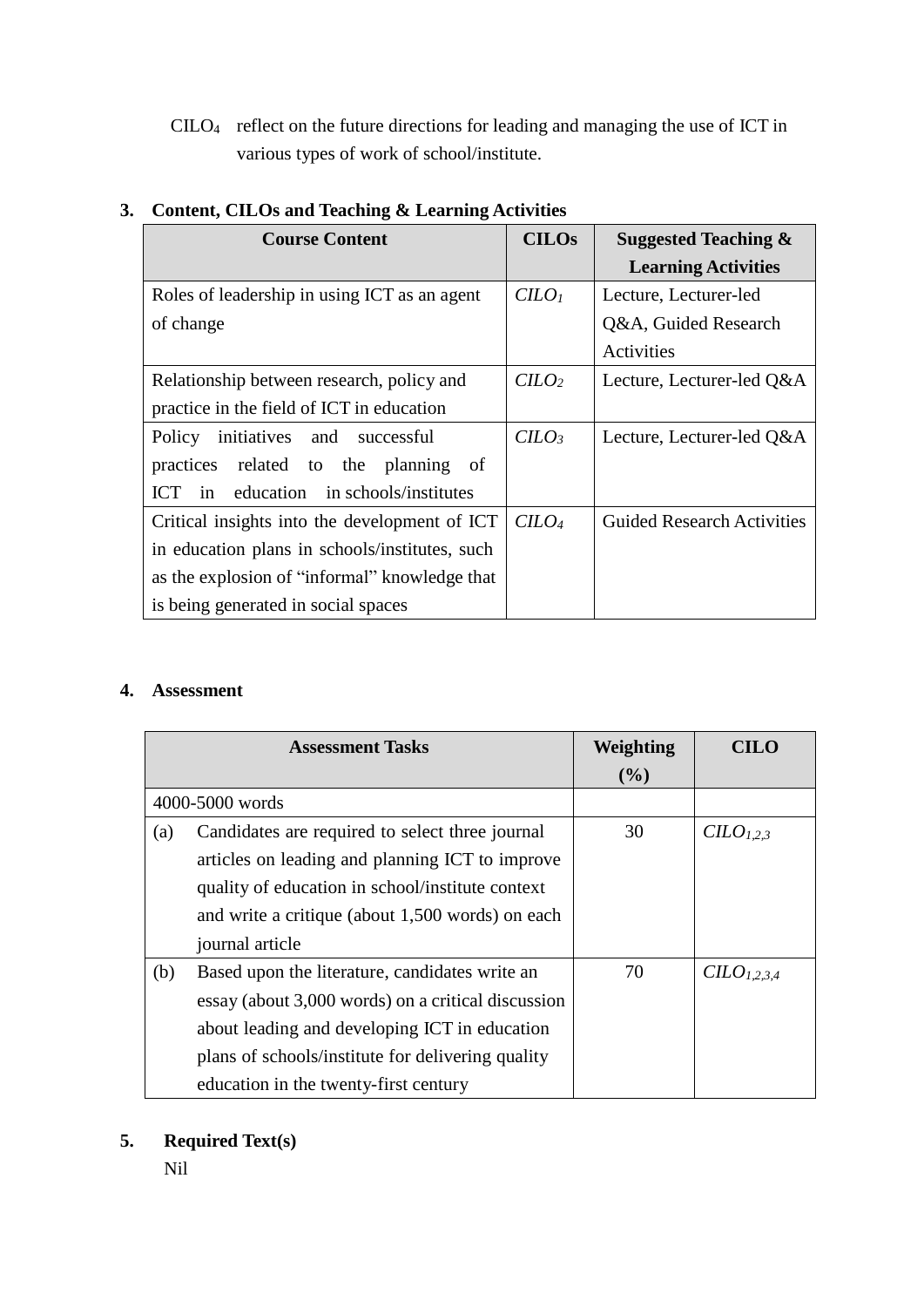#### **6. Recommended Readings**

Anderson, R. E., & Dexter, S. L. (2005). School technology leadership: an empirical investigation of prevalence and effect. *Educational Administration Quarterly*, *41*(1), 49-82.

British Educational Communications and Technology Agency (Becta). (2007). *ICT and building schools for the future: an essential guide.* Coventry: Becta.

- Coffield, F., Edward, S., Finlay, I., Hodgson,A., Steer, R., & Spours, K. (2008). *Improving learning, skills and inclusion: the impact of policy on post-compulsory education*. London: Routledge/Falmer.
- Creighton, T. B. (2003). *The principal as technology leader.* Thousand Oaks, CA: Corwin Press.
- Davidson, J. (2003). A new role in facilitating school reform: the case of the educational technologist. *Teachers College Record*, *105*(5), 729-752.
- Earl, L. M., & Katz, S. (2006). *Leading schools in a data-rich world: harnessing data for school improvement*. Thousand Oaks, CA: Corwin Press.
- Flanagan, L., & Jacobsen, M. (2003). Technology leadership for the twenty-first century principal. *Journal of Educational Administration*, *41*(2), 124-142.
- Fullan, M. (2001). *Leading in a culture of change*. San Francisco, CA: Jossey-Bass.
- Fullan, M. (2005). *Leadership and sustainability: system thinkers in action*. Thousand Oaks, CA: Corwin Press.
- Gibson, I. W. (2002). Leadership, technology, and education: achieving a balance in new school leader thinking and behavior in preparation for twenty-first century global learning environments. *Technology, Pedagogy and Education*, *11*(3), 315-334.
- Gibson, I. W. (2006). Enhanced learning and leading in a technology rich, 21st century global learning environment. In E. K. Sorensen & D. O. Murchu (Eds.), *Enhancing learning through technology* (pp. 75-102). Hershey, PA: Information Science Pub.
- Gülbahar, Y. (2007). Technology planning: a roadmap to successful technology integration in schools. *Computers and Education*, *49*(4), 943-956.
- Kong, S.C. (in press).An empirical study on school-based planning for technology enhanced learning in the twenty-first century. *Technology, Pedagogy and Education*.
- Nance, J. P. (2003). Public school administrators and technology policy making. *Educational Administration Quarterly*, *39*(4), 434-467.
- Price, B. (2007). Managing technology in our schools: establishing goals and creating a plan. Lanham, MD: Rowman & Littlefield Education.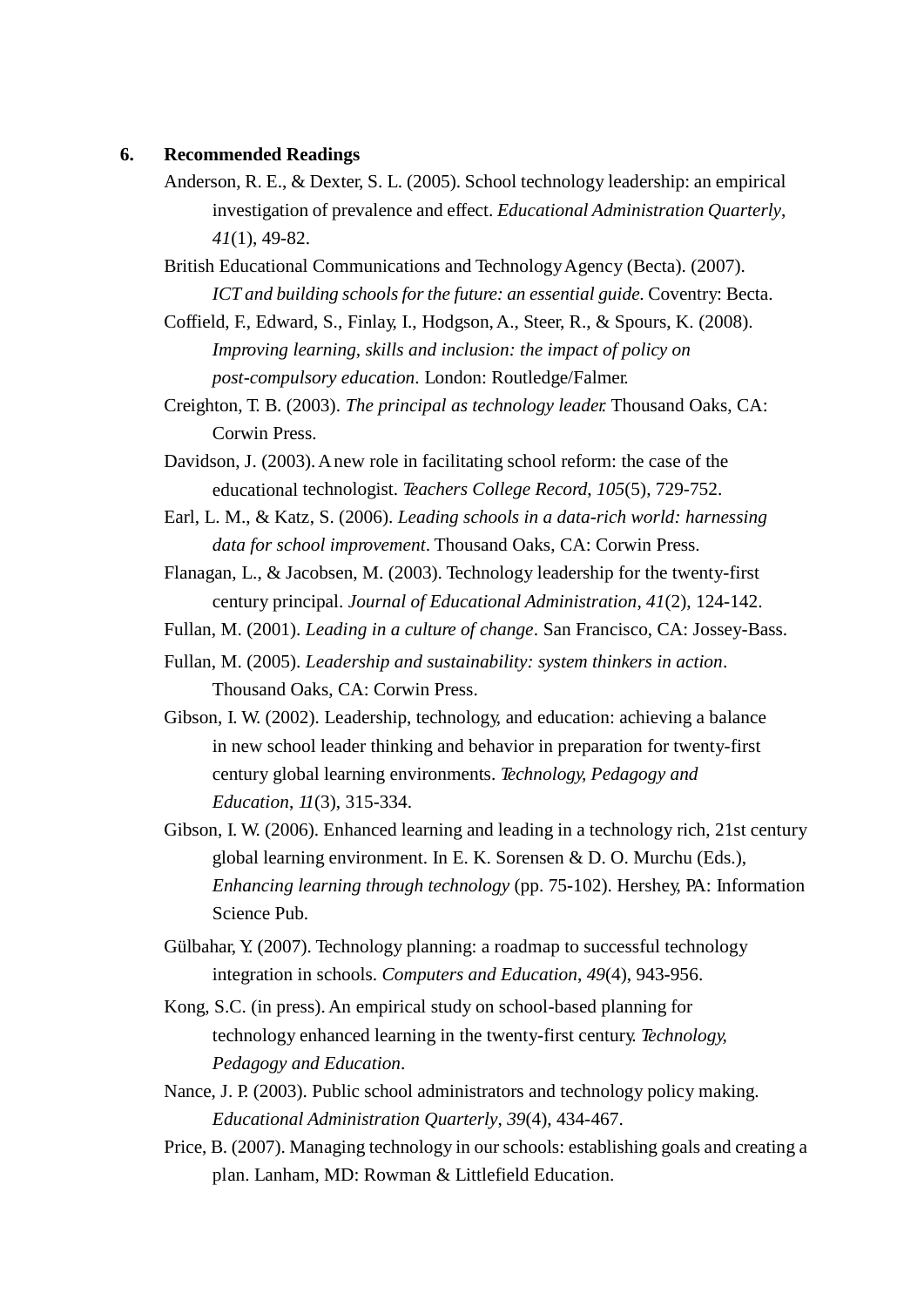- Provenzo, E. F., BrettA., & McCloskey, G. N. (2005). *Computers, curriculum, and cultural change: an introduction for teachers*. Mahwah, NJ: L. Erlbaum.
- Quinn, D. M. (2003). Legal issues in educational technology: implications for school leaders. *Educational Administration Quarterly*, *39*(2), 187-207.
- Sanders, M. (2006). Technology education leadership: observations and reflections. *TechnologyTeacher*, *66*(3), 31-35.
- Tearle, P. (2004). A theoretical and instrumental framework for implementing change in ICT in education. *Cambridge Journal of Education*, *34*(3), 331-351.
- Wenig, R. E. (2004). Leadership knowledge and skill: an enabler for success as a technology education teacher-leader. *Journal of Technology Studies*, *30*(1), 59-64.
- Whitehead, B. M., Jenson, D. F. N., & Boschee, F. (2003). *Planning for technology: a guide for school administrators, technology coordinators, and curriculum leaders*. Thousand Oaks, CA: Corwin Press.
- Yuen, A. H. K., Law, N., & Wong, K. C. (2003). ICT implementation and school leadership: case studies of ICT integration in teaching and learning. *Journal of Educational Administration*, *41*(2), 158-170.

### **7. Related Web Resources**

Futurelab. (2004). *Literature review in mobile technologies and learning*.

[http://www.nestafuturelab.org/research/reviews/reviews\\_11\\_and12/11\\_01.htm](http://www.nestafuturelab.org/research/reviews/reviews_11_and12/11_01.htm) Global Researcher and Testbed Network for 1:1 Technology Enhanced Learning. (2005).

<http://www.g1to1.org/>

Newhouse, C. P. (2002). *A framework to articulate the impact of ICT on learning in schools. Perth: Specialist Educational Services*.

<http://www.eddept.wa.edu.au/cmis/eval/downloads/pd/impactframe.pdf>

North Central Regional Educational Laboratory. (2003). *enGauge® 21st century skills: literacy in the digital age*.

<http://www.ncrel.org/engauge/skills/skills.htm>

Partnership for 21st Century Skills. (2007). *Maximizing the impact: the pivotal role of technology in a 21st century education system*. [http://www.picnet.net/basecamp/partnershipfor21stcenturyskills/supportret](http://www.picnet.net/basecamp/partnershipfor21stcenturyskills/supportretainer/SIP%20tech%20paper.pdf) [ainer/SIP%2](http://www.picnet.net/basecamp/partnershipfor21stcenturyskills/supportretainer/SIP%20tech%20paper.pdf)0te [ch%20paper.pdf](http://www.picnet.net/basecamp/partnershipfor21stcenturyskills/supportretainer/SIP%20tech%20paper.pdf)

Candidates are also encouraged to visit the following social network sites to keep